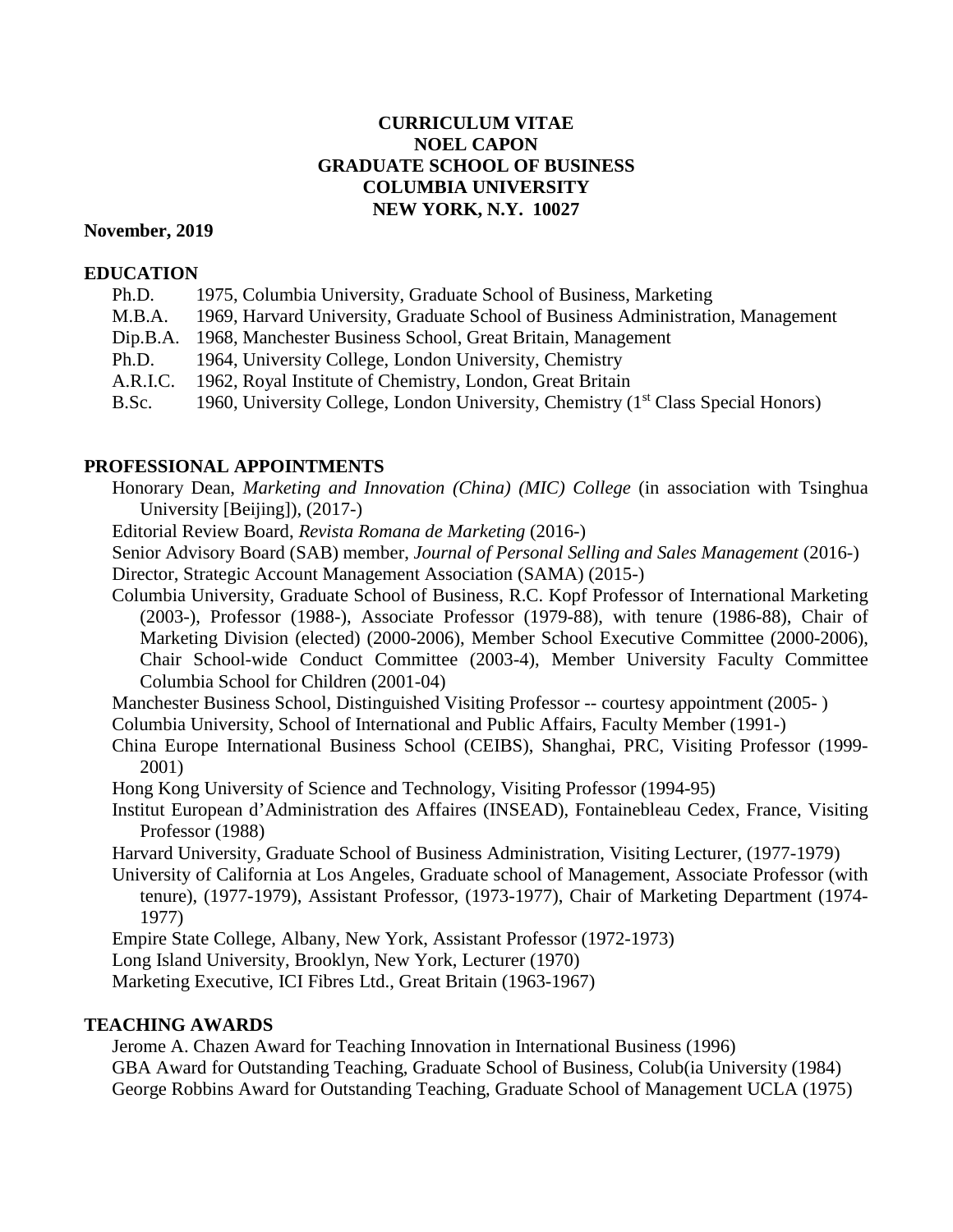## **CURRENT RESEARCH INTERESTS**

Key/Strategic Account Management, Global Account Management, Sales Management, Strategy Planning, Managerial Decision Making in Marketing

# **VIDEO BOOKS**

- 1. Capon, N., *Capon's Marketing Video Book*, Bronxville, NY: Wessex, 2014.
- 2. Capon, N., *Managing Global Accounts*, Bronxville, NY: Wessex, 2014.
- 3. Capon, N., *Financial Analysis for Marketing Decisions*, Bronxville, NY: Wessex, 2014

#### **BOOKS PUBLISHED FOR LATIN AMERICA SPANISH**

- 45. Capon, N., with various TEC de Monterrey faculty, *Marketing for Latin American Managers in the 21st Century*, Wessex, 2018.\*
- 44. Capon, N and Urcelay, N., with Hulbert, J., *La Administracion del Marketing en el Siglo 21: Desarrollando & Implementando La Estrategia de Mercado,* Bronxville, NY: Wessex, 2011.\*
- 43. Capon, N and Urcelay, N., with Yap, A., *La Administracion del Marketing en el Siglo 21: Gui'a Para Estudiantes,* Bronxville, NY: Wessex, 2011.\*
- 42. Capon, N and Urcelay, N., A. *La Estructura de Marketing por el Noel Capon,* Bronxville, NY: Wessex, 2011.\*
- 41. Capon, N and Urcelay, N., A. *La Estructura de Marketing por el Noel Capon: Gui'a Para Estudiantes,* Bronxville, NY: Wessex, 2011.\*
- 40. Capon, N. and Urcelay, N., La Planificación de Marketing, Bronxville, NY: Wessex, 2011\*.

# **PORTUGUESE**

39. Capon, N. and C.F. Rocca, *Marketing for Brazilian Decision Makers*, Sao Paulo, Brazil: St. Paul, 2018.

# **BOOKS PUBLISHED FOR CHINA (in Mandarin unless stated)**

- 38. Capon, N. with Y. Zhen), *Key Account Management and Planning*, Beijing; Huazhan Press, in press, 2020.
- 37. Capon, N, G.S. Tubridy, and Y. Zheng, *Sales Eats First*, Beijing: CITIC Press, 2018.
- 36. Capon, N and Zheng, Y., *Marketing for Chinese Managers: Current and Future,* 3rd Ed., Beijing: Renmin University Press, in press, 2020.
- 35 Capon, N, Burgers, W. and Zheng, Y., *Marketing for Chinese Managers: Current and Future,* Beijing: Peking University Press (English), China Youth Press, 2012.
- 34. Capon, N., *The Marketing Mavens: Five Marketing Imperatives for Securing and Retaining Your Best Customers*, Beijing: China Youth Press, 2009.
- 33. Hulbert, J. Capon, N. and Piercy, N., *Total Integrated Marketing*, Beijing: China Machine Press, 2005
- 32. Capon, N., Hulbert, J. and Burgers, W., *Marketing Management in the 21st Century*, Shanghai: Shanghai People's Publishing House, 2003.

# **BOOKS PUBLISHED IN RUSSIAN**

31. Capon, N. and Kolchinov V., with Hulbert, J., *Managing Marketing in the 21st Century*, St. Petersburg, Russia: Piter Press, 2010.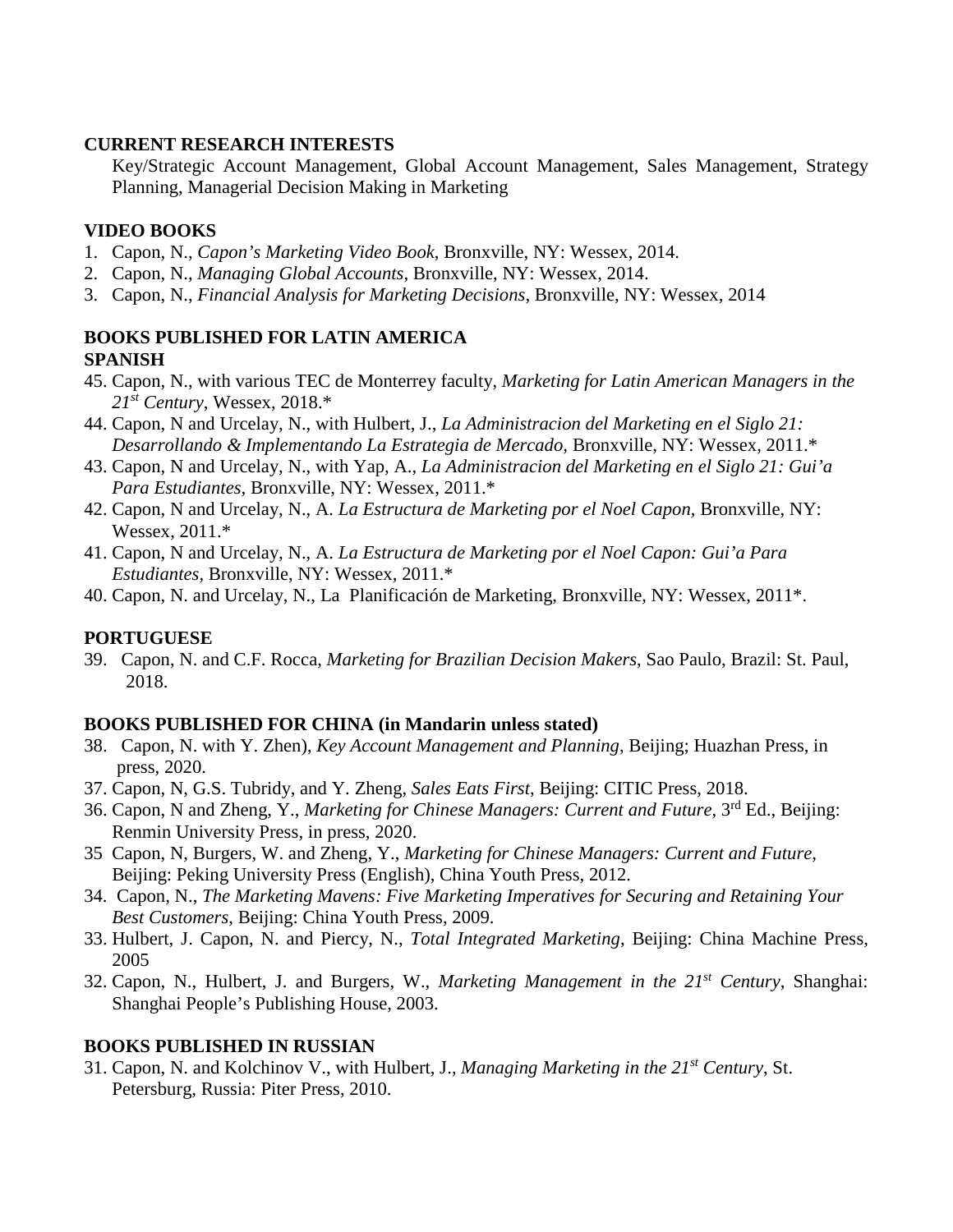## **BOOKS PUBLISHED IN ENGLISH**

#### **Spanish Latin America**

30. Capon, N., with various TEC de Monterrey faculty, *Marketing for Latin American Managers in the 021st Century*, Wessex, 2018.\*

## **India**

29. Capon, N. and S.S. Singh, *Marketing Essentials*, New Delhi: Wiley, 2017.

28. Capon, N. and S.S. Singh, *Managing Marketing: A Concise Approach*, New Delhi: Wiley, 2015.

27. Capon, N. and S.S. Singh, *Managing Marketing: An Applied Approach*, New Delhi: Wiley, 2014

26. Capon, N. and S.S. Singh, *The Marketing Toolkit*, New Delhi: Wiley, 2014

## **Middle East**

25. Capon, N. and O. Ramzy, Marketing for Middle-Eastern Managers, New York, NY: Wessex, 2016.

# **Europe**

274 Capon, N. and F. Go, *Creating Your Market plan*, Oxford: Routledge, 2016.

- 23. Capon, N. and F. Go, *Frameworks for Market Strategy*, Oxford: Routledge, 2016.
- 22. Capon, N. and Capon, R., *Capon's Marketing Framework*  European version, Bronxville, NY: Wessex, 2010.

## **Southeast Asia**

- 21. Capon, N. and Khan, S., *Capon's Marketing Principles*, Kuala Lumpur, Malaysia: S.J. Learning, 2014
- 20. Capon, N. and Capon, R., with Hulbert, J., *Managing Marketing in the 21st Century* (European version), Bronxville, NY: Wessex, 2009.

## **North America**

- 19. Capon, N, Tubridy, G. and Mihoc, F. *The Front-Line Sales Manager*: *Field General*,. New York, NY: Wessex, in press, 2018.
- 18. Capon, N., *Capon's Marketing Essentials*, New York, NY: Wessex, 2017.
- 17. Capon, N., *The Virgin Marketer* (4<sup>th</sup> Edition), New York, NY: Wessex, 2017.
- 16. Capon, N., *Capon's Marketing Framework* (4<sup>th</sup> Edition), New York, NY: Wessex, 2017.
- 15. Capon, N., *Managing Marketing in the 21st Century* (4th Edition), New York: Wessex, 2017
- 14. Capon, N. and G.S. Tubridy, *Sales Eats First*, Bronxville, NY: Wessex, 2011.
- 13. Capon, N., *Strategic Account Strategy*, Bronxville, NY: Wessex, 2011.
- 12. Capon, N. and D. Basarab, *Marketing Mastery: Your Key to Success*, Atlanta, GA.: P&D Learning, 2010
- 11. Capon, N., *The Marketing Mavens: Five Marketing Imperatives for Securing and Retaining Your Best Customers*, New York: Crown Business, 2007. Semi-Finalist, The 800-CEO-READ Business Book Awards.
- 10. Capon, N. and Yap, A., *Managing Marketing in the 21st Century: Student Study Guide*, Bronxville, NY: Wessex, 2008. Capon, N. and Yap, A., *Capon's Marketing Framework: Student Study Guide:* Bronxville, NY: Wessex, 2009.
- 9. Capon, N., Potter, D. and Schindler, F., *Managing Global Accounts*, Mason, OH: Thompson, 2006; 2<sup>nd</sup> edition, Bronxville, NY: Wessex, 2008.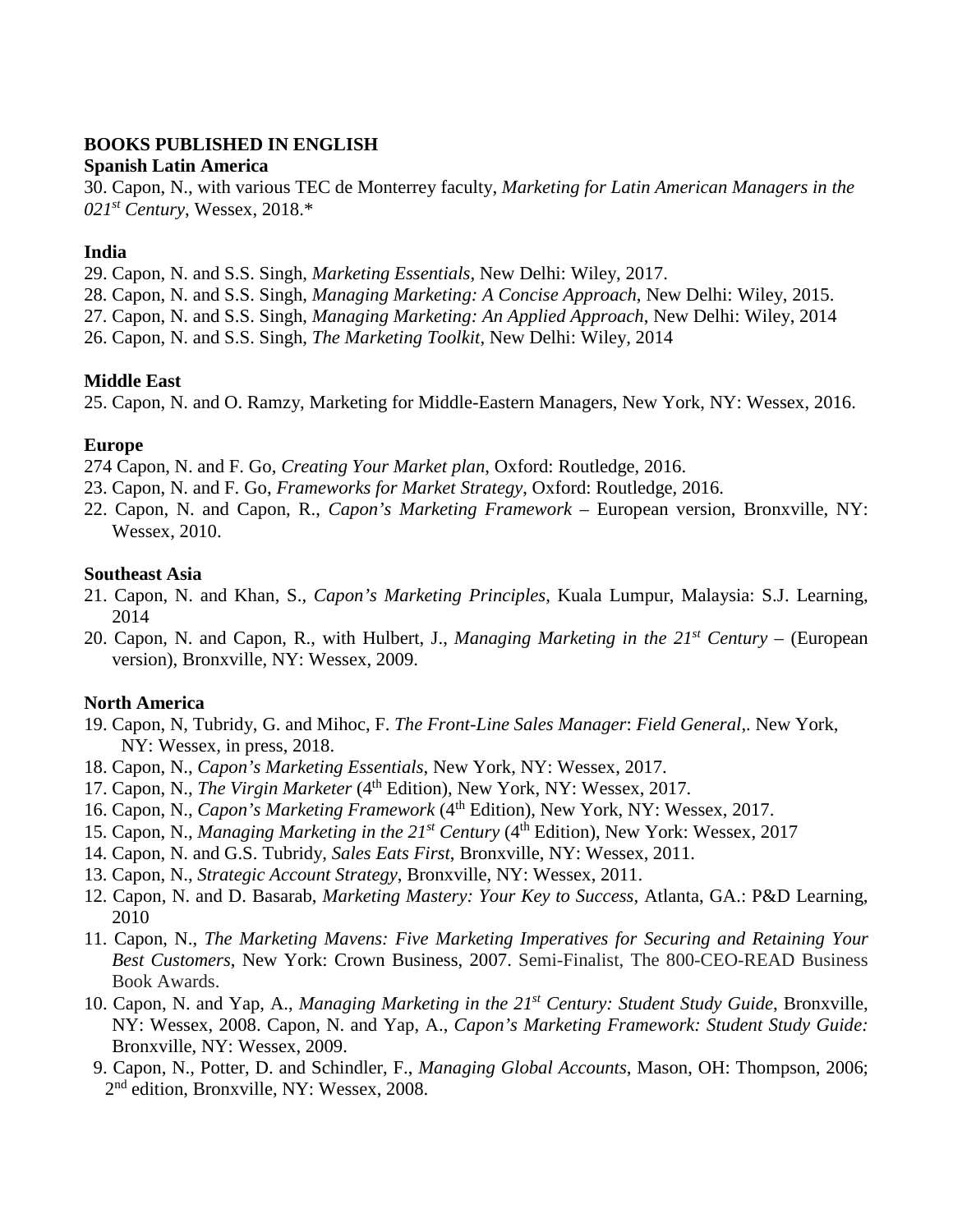- 8. Hulbert, J., Capon, N. and Piercy, N., *Total Integrated Marketing*, New York: The Free Press, 2003
- 7. Capon, N., *Key Account Management and Planning*, New York: The Free Press, 2001
- 6. Capon, N., and Hulbert, J., *Marketing Management for the 21st Century*, Upper Saddle River: Prentice Hall, 2001
- 5. Capon, N. and Vanhonacker, W., *The Asian Marketing Case Book* and *Instructors Manual*, Upper Saddle River: Prentice Hall, 1999
- 4. Capon, N., Farley, J.U., and Hoenig, S., *Toward an Integrative Explanation of Corporate Financial Performance*, Boston, MA: Kluwer Academic Publishers, 1996
- 3. Capon, N., *Planning the Development of Builders, Leaders and Managers for 21st Century Business: Curriculum Change at Columbia Business School*, Boston, MA: Kluwer Academic Publishers, 1996
- 2. Capon, N., *The Marketing of Financial Services: A Book of Cases* and *Instructors Manual*, Upper Saddle River: Prentice Hall, 1992
- 1. Capon, N., Farley, J.U., and Hulbert, J., *Corporate Strategic Planning*, Irvington, NY: Columbia University Press, 1988.

\*Straight translations

#### **BOOKS IN PREPARATION**

- *1. Marketing for Central and Eastern European, and West Asian Managers* with F. Mihoc.
- *2. IBM's Greatest Account Manager* with G. Maikish.

# **JOURNAL ARTICLES PUBLISHED**

54. Capon, N. "Revisiting *The Challenger Sale*: 'Breakthrough' Built on a Flimsy Foundation," *Velocity*, Strategic Account Management Association, 17 (3<sup>rd</sup> Quarter 2015), pp. 42-45.

- 53. Zheng, Y. and Capon, N., "What is a Company's Most Important Core Competency?" *Tsinghua Business Review*, 2 (2013), pp. 14-17. (Lead Article) (In Chinese)
- 52. Capon, N. and Senn, C., "Transformations in Customer Management," *Peking Business Review*, 103 (March 2013), pp. 78-88. (In Chinese)
- 51. Capon, N. and Senn, C., "Global Customer Management Programs: How to Make Them Really Work," *California Management Review*, 52 (Winter 2010), pp. 32-55.
- 50. Capon, N. and Kuhn, D. "What's So Good About Problem-Based Learning," *Cognition and Instruction*, 22 (2004), 61-79.
- 49. Mathias, P.F. and Capon, N., "Is Your Business Strategy Shaping Your Strategic Account Program," *Velocity*, Strategic Account Management Association, 6 (1<sup>st</sup> Quarter 2004), 58-62
- 48. Mathias, P.F. and Capon, N., "Managing Strategic Customer Relationships as Assets: Developing Customer Relationship Capital," *Velocity*, Strategic Account Management Association, 5 (1st Quarter 2003), 45-49.
- 47. Capon, N., Berthon, P., Hulbert, J. and Pitt, L. "Brand Custodianship: A New Primer for Senior Managers," *European Management Journal*, 19 (June 2001), 213-227. (Published as lead article).
- 46. Capon, N., Fitzsimons, G. and Prince, R., "An Individual Level Analysis of the Mutual Fund Investment Decision," *Journal of Financial Services Research*, 10 (1996), 59-82; Three Star Quality Rating from Anbar Electronic Intelligence.
- 45. Lei, D., Capon, N., Farley, J.U. and Hulbert, J., "Corporate Diversification, Strategic Planning and Performance in Large Multiproduct Firms," *Journal of Strategic Marketing*, 2 (1994), 85-111.
- 44. Capon, N. and Palij, P., "Strategic Forecasting and Marketing Strategy," *International Journal of Forecasting*, 10 (1994), 339-352.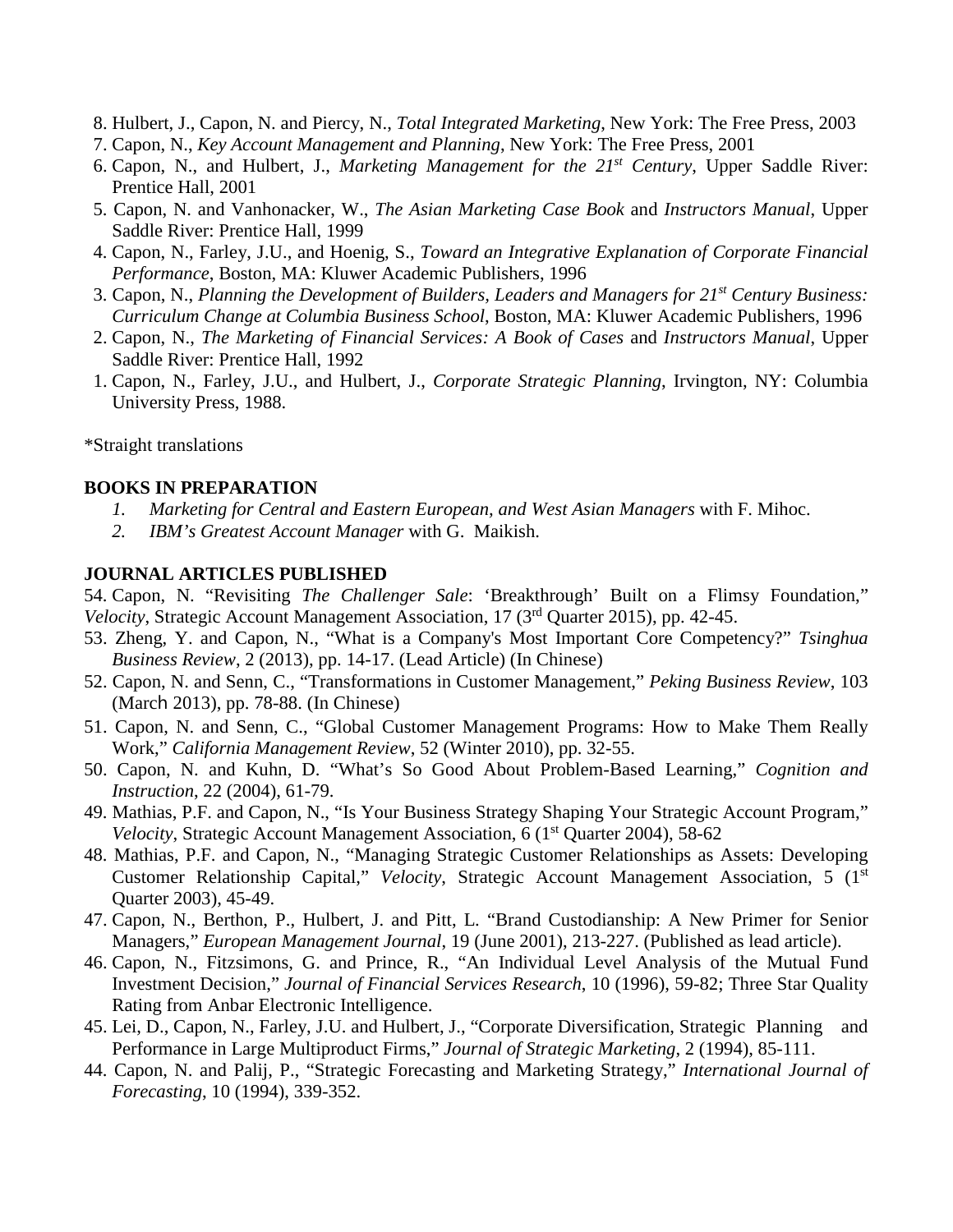- 43. Capon, N., Fitzsimons, G. and Weingartner, R., "Affluent Investors and the Mutual Fund Purchase Decision," *International Journal of Bank Marketing,* (1994), 17-25.
- 42. Capon, N., Farley, J.U. and Hulbert, J., "Strategic Planning and Financial Performance More Evidence," *Journal of Management Studies,* 31 (January 1994), 105-110.
- 41. Capon, N., Farley, J.U., Lehmann, D.R. and Hulbert, J., "Profiles of Product Innovators Among Large U.S. Manufacturers," *Management Science*, 38 (February 1992), 157-169. (Published as lead article)
- 40. Capon, N., Farley, J.U., Hulbert, J. and Lei, D., "In Search of Excellence Ten Years Later: Strategy and Organization Do Matter," *Management Decision*, 29 (4) (1991), 12-21.
- 39. Capon, N., Farley, J.U. and Hoenig, S., "Determinants of Financial Performance: A Meta-Analysis," *Management Science*: Special Issue on Strategy, 36 (October 1990), 1143-1159. (Published as lead article)
- 38. Capon, N. and Cooper-Martin, E., "Public and Non-Profit Marketing: A Review and Directions for Future Research," *Review of Marketing* (1988-1989), Valarie Zeithaml (ed.) (1990), 481-536.
- 37. Capon, N. and Steckel, J.H., "Investing in the Stock Market: Statistical Pooling of Individual Preference Judgments," *Annals of Operations Research*, 23 (1990), 181-200.
- 36. Capon, N., Farley, J.U., Hulbert, J. and Martin, L.E., "Corporate Diversity and Economic Performance: The Impact of Market Specialization," *Strategic Management Journal*, 9 (January/February 1988), 61-74.
- 35. Capon, N., Kuhn, D. and Carretero, M., "Shopping Styles and Skills: Everyday Cognition in a 'Noncognitive Task', *Laboratory of Comparative Human Cognition*, 9 (October 1987), 102-114.
- 34. Capon, N. and Prince R., "Relationship Banking," *Lending for the Commercial Banker*, 1 (Summer 1987), 47-57.
- 33. Capon, N. and Glazer, R., "Marketing and Technology: A Strategic Co-Alignment," *Journal of Marketing*, 51 (July 1987), 1-14. Previously circulated as Marketing Science Institute working paper, (1986).
- 32. Capon, N., Christodolou, C., Farley, J.U. and Hulbert, J., "A Comparative Analysis of the Strategy and Structure of United States and Australian Corporations: An Evolutionary Perspective," *Journal of International Business Studies*, 18 (Spring 1987), 51-74.
- 31. Capon, N. and Hulbert, J., "The Integration of Forecasting and Strategic Planning," *International Journal of Forecasting*, 1 (Fall 1985), 123-133.
- 30. Capon, N. and Davis, R., "Basic Cognitive Ability Measures as Predictors of Consumer Information Processing Strategies," *Journal of Consumer Research*, 11 (June 1984), 551-563.
- 29. Capon, N., Christodolou, C., Farley, J.U. and Hulbert, J., "A Comparison of Corporate Planning Practice in American and Australian Manufacturing Companies," *Journal of International Business Studies*, 15 (Fall 1984), 41-54.
- 28. Capon, N. and Lutz, R.J., "The Marketing of Consumer Information," *Journal* of *Marketing*, 47 (Summer 1983), 108-112.
- 27. Capon, N. and Mauser, G., "Non-Profit Marketing: Reviews and Commentary," *Journal of Marketing*, 46 (Summer 1982), 125-129.
- 26. Capon, N., "Institutional Change in Delivery of Dental Services: A Marketing Perspective," *American Journal of Public Health*, 72 (July 1982), 679-683. Reprinted in The Dunning Memorial Symposium, American Public Health Symposium: Washington, D.C., 1982.
- 25. Capon, N. and Kuhn, D., "Can Consumers Calculate Best Buys?" *Journal of Consumer Research*, 8 (March 1982), 449-453.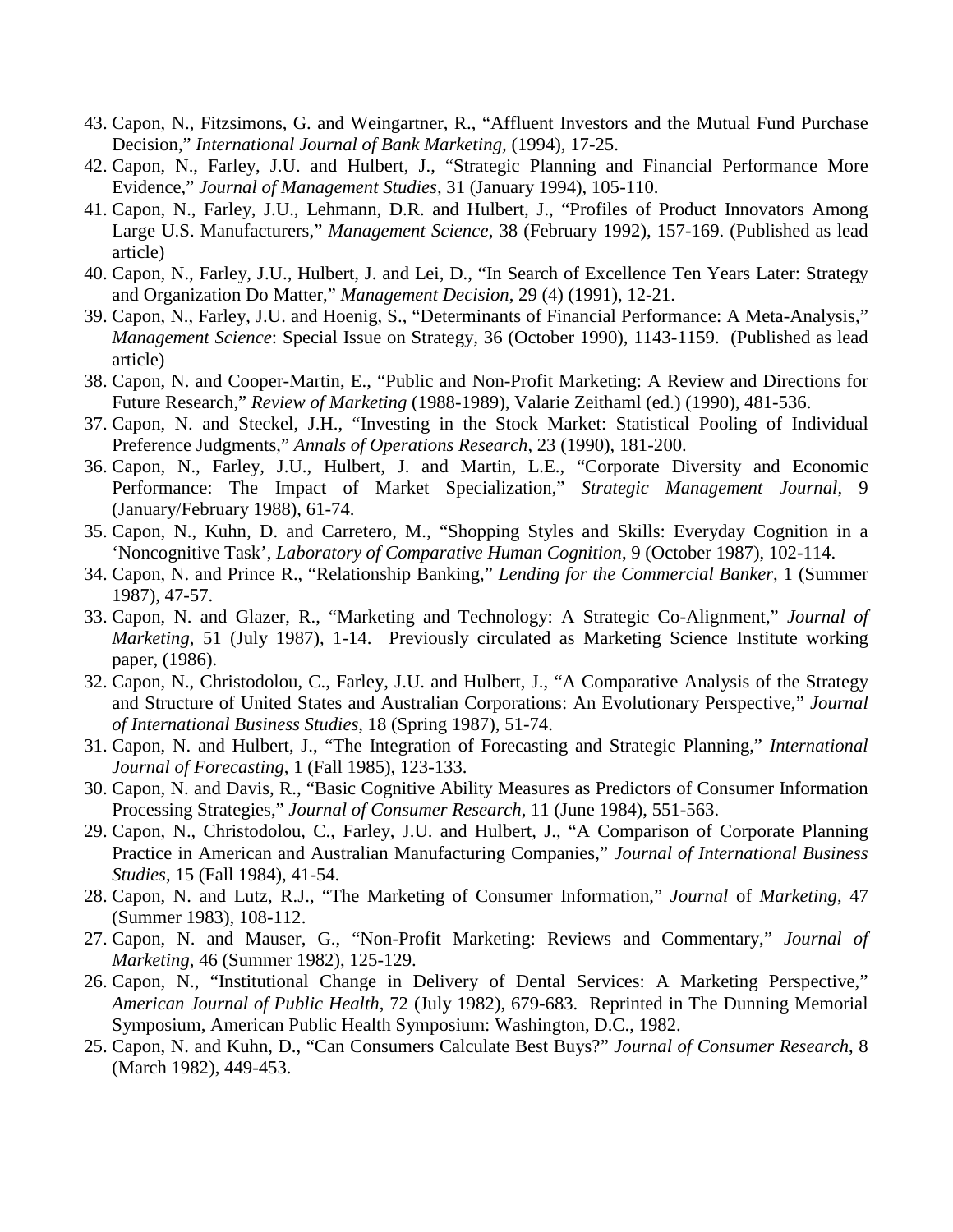- 24. Capon, N., "Credit Scoring Systems: A Critical Analysis," *Journal of Marketing*, 46 (Spring 1982), 82-91.
- 23. Capon, N., Kuhn, D. and Gurucharri, M., "Consumer Information Processing Strategies in Middle and Late Adulthood," *Journal of Applied Developmental Psychology*, 2 (Spring 1981), 1-12.
- 22. Capon, N., "Marketing Strategy Differences Between State and Privately Owned Corporations: An Exploratory Analysis," *Journal of Marketing*, 45 (Spring 1981), 11-18.
- 21. Capon, N. and Kuhn, D., "A Developmental Study of Consumer Information Processing Strategies," *Journal of Consumer Research*, 7 (December 1980), 225-233.
- 20. Capon, N. and Burke, M., "Individual Product Class and Task-Related Factors in Consumer Information Processing," *Journal of Consumer Research*, 7 (December 1980), 314-326.
- 19. Capon, N., Hulbert, J., and Farley, J.U., "International Diffusion of Corporate and Strategic Planning Practices," *Columbia Journal of World Business*, 15 (Fall 1980), 5-13.
- 18. Capon, N. and Kuhn, D., "Logical Reasoning in the Supermarket: Adult Females' Use of a Proportional Reasoning Strategy in an Everyday Context," *Developmental Psychology*, 15 (July 1979), 450-452.
- 17. Capon, N. and Lutz, R.J., "A Model and Methodology for the Development of Consumer Information Programs, *Journal of Marketing*, 43 (January 1979), 58-67.
- 16. Capon, N., "Rebuttal to Response to 'Discrimination in Screening of Credit Applicants'," *Harvard Business Review*, 56 (September-October 1978), 184-186.
- 15. Capon, N., "Discrimination in Screening of Credit Applicants," *Harvard Business Review*, 56 (May-June 1978), 8,12,172. Reprinted in Congressional Record, 96<sup>th</sup> Congress, First Session, 125 (February 9, 1979), S1479. (Syndicated by the Associated Press and reprinted in numerous newspapers nation-wide).
- 14. Capon, N. and Farley, J.U., "The Impact of Message on Direct Mail Response," *Journal of Advertising Research*, 16 (October 1976), 69-75.
- 13. Bettman, J.R., Capon, N. and Lutz, R.J., "Information Processing in Attitude Formation and Change," *Communication Research*, 2 (Fall 1975), 267-278.
- 12. Capon, N. and Hulbert, J., "Decision Systems Analysis in Industrial Marketing," *Industrial Marketing Management*, 4 (Summer 1975), 143-160.
- 11. Bettman, J.R., Capon, N. and Lutz, R.J., "Cognitive Algebra in Multi-attribute Attitude Models," *Journal of Marketing Research*, 12 (May 1975), 151-164.
- 10. Capon, N., "Persuasive Effects of Sales Messages Developed from Interaction Process Analysis," *Journal of Applied Psychology*, 60 (April 1975), 238-244.
- 9. Bettman, J.R., Capon, N. and Lutz, R.J., "Multi-attribute Measurement Models and Multi-attribute Attitude Theory: A Test of Construct Validity," *Journal of Consumer Research*, 1 (March 1975), 1- 15. (Published as lead article with commentaries).
- 8. Capon, N., Farley, J.U. and Hulbert, J., "Pricing and Forecasting in an Oligopoly Firm," *Journal of Management Studies*, 12 (1975), 133-156.
- 7. Capon, N. and Hulbert J., "The Sleeper Effect: An Awakening," *Public Opinion Quarterly*, 37 (Fall 1973), 333-358.
- 6. Capon, N., Holbrook, M.B. and Hulbert, J., "Industrial Purchasing Behavior: Some Final Comments," *Journal of Business Administration*, 4 (Fall 1972), 83.
- 5. Capon, N., Holbrook, M.B. and Hulbert, J., "Industrial Purchasing Behavior: A Reappraisal," *Journal of Business Administration*, 4 (Fall 1972), 69-77.
- 4. Hulbert, J. and Capon, N., "Interpersonal Communication in Marketing: An Overview," *Journal of Marketing Research*, 9 (February 1972), 27-34. Reprinted in *Readings in Interpersonal and*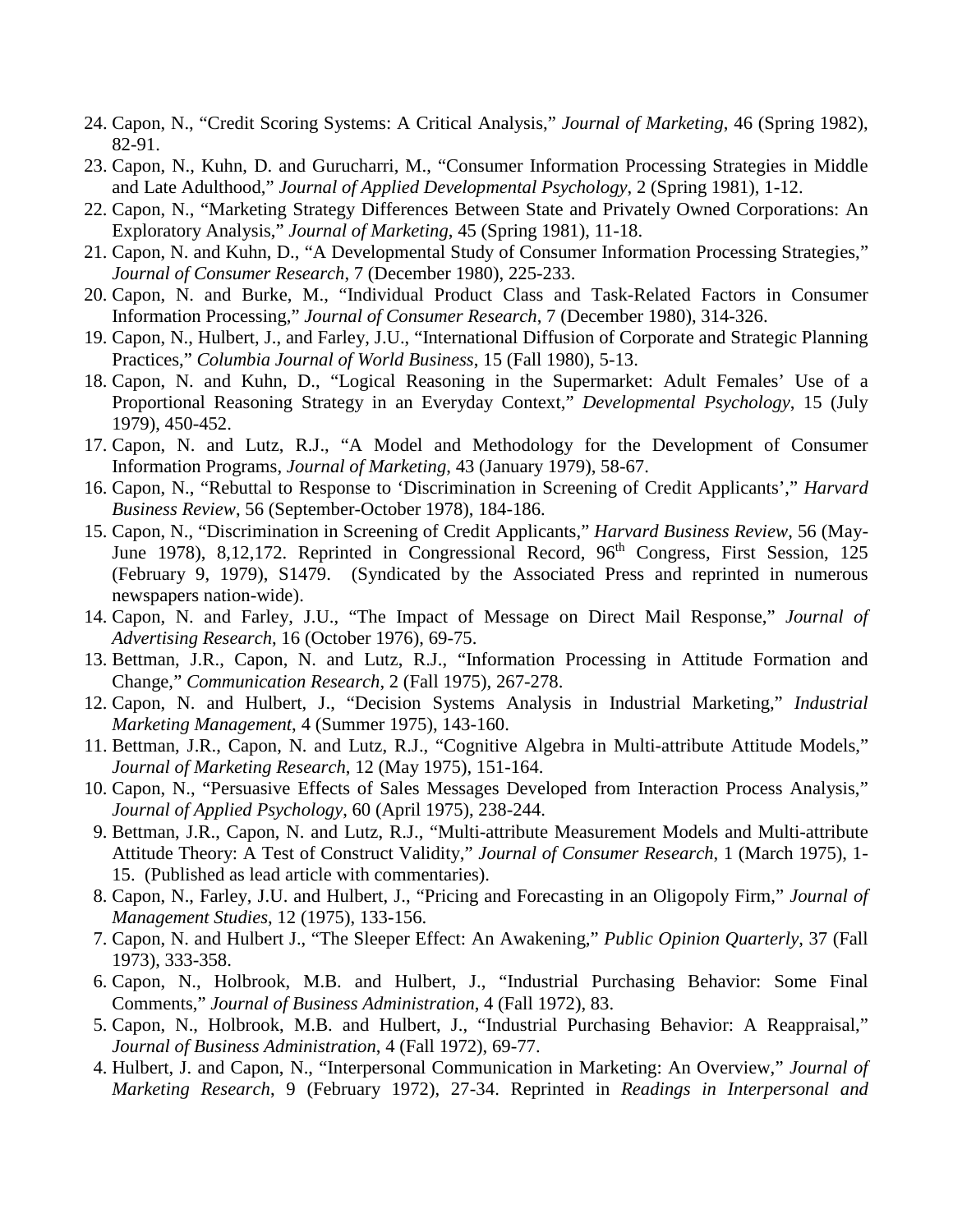*Organizational Communication*, Huseman, R.C., Logue, C.M. and Freshly, D. (eds.), Boston: Holbrook, 1973, 40-65. Partially reprinted in *Consumer Behavior*: A life Style Approach, Berkman, H.W. and Gilson, C.C., Encino, Cal.: Dickenson, (1978), 386-397.

- 3. Capon, N. and Lawrence, J.K., "How Practical is the Electric Car? *New Scientist*, 40 (November 12, 1968), 426-428.
- 2. Capon, N., Ross, R.A., and MacColl, A., "Mechanism of the Pyrolysis of 3-Bromopentane," *Transactions of the Faraday Society*, 62 (May 1967), 1152-1154.
- 1. Capon, N. and Ross, R.A., "Mixed Ethyl Bromide and Ethyl Chloride Pyrolyses, *Transactions of the Faraday Society*, 62 (June 1966), 1560-1564.

## **WORKING PAPERS**

1. Capon, N. and Senn, C. "Customer Centricity: Top Management"

# **CHAPTERS IN BOOKS**

- 17. Capon, N. and Senn, C., "Customer-Centricity: Top-Management–Customer Interaction Roles," *Strategy and Communication for Innovation*, Nicole Pfeffermann and Julie Gould (Eds), Springer, 2017.
- 16. Capon, N. and Mihoc, F., "Making the Case for Managing Strategic Accounts," in D. Woodburn and K. Wilson (eds.), *Handbook of Strategic Account Management*, Hoboken, NJ: Wiley, 2014.
- 15. Capon N., "Marketing: The Anchor for Sales," Chapter 21 in *Oxford Handbook of Strategic Sales and Sales Management*, David W. Cravens, Kenneth Le Meunier-FitzHugh, and Nigel F. Piercy (Eds.) in Oxford University Press: Oxford, 2010.
- 14. Capon, N., "Global Account Management," in *The Handbook of Technology Management*, Vol. 2, Hossein Bidgoli (Ed.), Hoboken, NJ: Wiley, 2010, 735-744.
- 13. Capon, N. and Kagan, J., "The Future of Advertising on the Internet," in *The Online Advertising Playbook: Tested Tactics and Proven Strategies from the Advertising Research Foundation*, Joe Plummer, Steve Rappaport, Taddy Hall, Robert Barocci, eds., Hoboken, NJ: Wiley, 2007.
- 12. Capon, N., "Introduction to Marketing," in Capon, N. (Ed.), Section 7, *Marketing*, in AMA Management Handbook (3<sup>rd</sup> Edition), Hampton, J. (Ed.), Chicago: AMACOM, 1994, 2-3--2-4.
- 11. Capon, N., "Introduction to Sales Management and Distribution," in Capon, N. (Ed.), Section 8, *Sales Management and Distribution*, in AMA Management Handbook (3rd Edition), Hampton, J. (Ed.), Chicago: AMACOM, 1994, 3-3--3-4.
- 10. Capon, N., "The Product Life Cycle," in Capon, N. (Ed.), Section 7, *Marketing*, in AMA Management Handbook (3<sup>rd</sup> Edition), Hampton, J. (Ed.), Chicago: AMACOM, 1994, 2-18--2-25.
- 9. Capon, N., "The Tasks of Marketing Management," in Capon, N. (Ed.), Section 7, *Marketing*, in AMA Management Handbook (3rd Edition), Hampton, J. (Ed.), Chicago: AMACOM, 1994, 2-12--2- 18.
- 8. Capon, N., "The Tasks of Sales Management," in Capon, N. (Ed.), Section 8, *Sales Management and Distribution*, in AMA Management Handbook (3rd Edition), Hampton, J. (Ed.), Chicago: AMACOM, 1994, 3-5--3-10.
- 7. Capon, N., Kuhn, D. and Carretero, M., "Consumer Reasoning," in *Everyday Problem Solving*, Sinnott, J.D. (ed.), Boston: MA, Praeger, (1989), 153-174.
- 6. Capon, N. and Hulbert, J., "Forecasting and Strategic Planning," in *Handbook of Forecasting*, Makridakis, S. and Wheelwright, S.C. (eds.), New York: Wiley, (1987), 74-86.
- 5. Capon, N. and Swasy, J., "Testing a Model of Personal Selling by Industrial Salesmen's Perceptions of Compliance Gaining Techniques: Structural Analysis and Situation Effects," in *Buyer-Seller*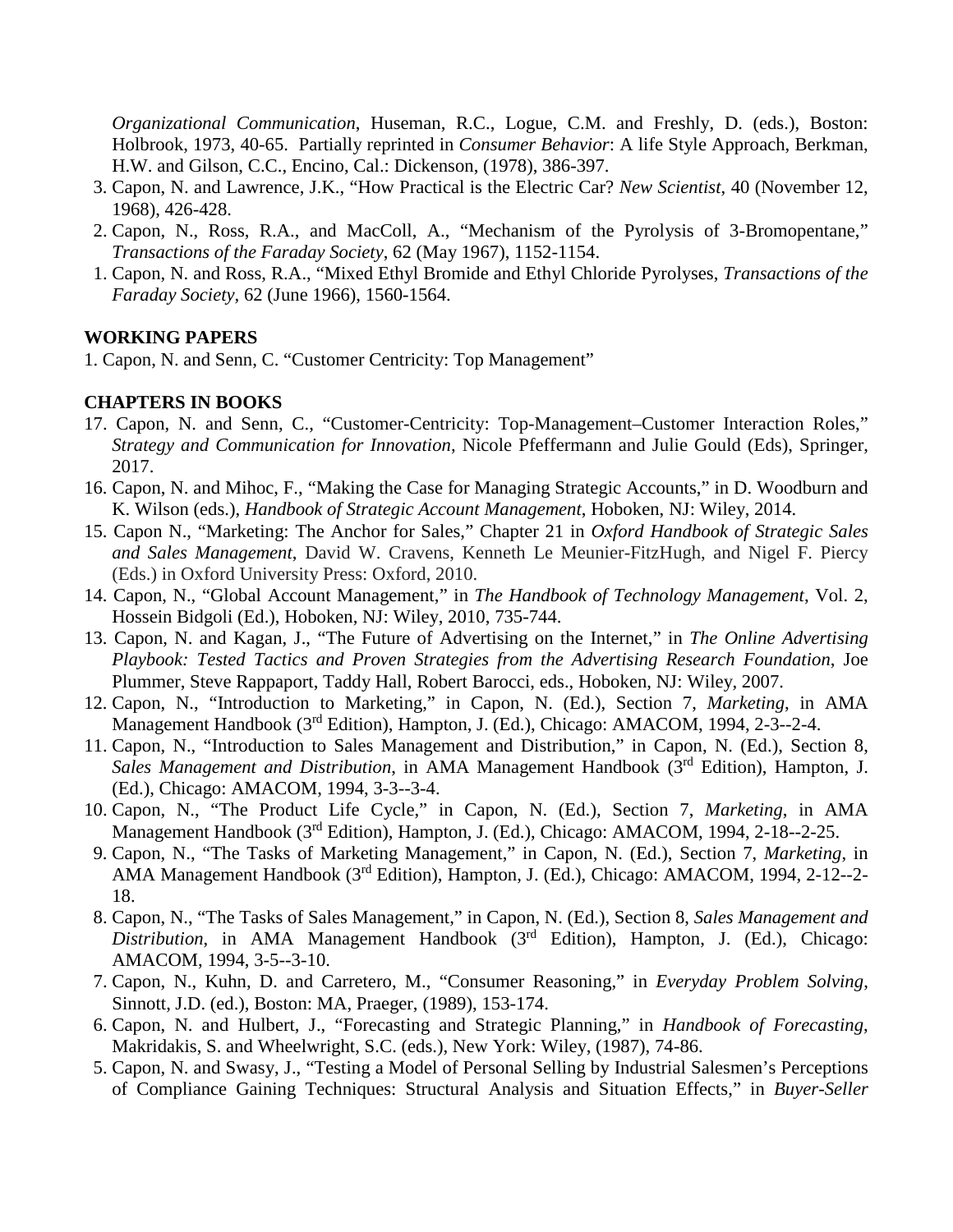*Interactions: Empirical Research and Normative Issues*, Reingen, P.H. and Woodside, A.G. (eds.), Chicago: American Marketing Association, (1982), 161-189.

- 4. Capon, N. and Scammon, D., "Advertising Agency Decisions: An Analytic Treatment," in *Current Issues and Research in Advertising*, Leigh, J.M. and Martin, C.R., Jr. (eds.), Ann Arbor: University of Michigan Press, (1979), 35-52.
- 3. Capon, N., "The Development of Markets and Marketing in the Pacific Basin," in *International Business in the Pacific Basin*, Mason, R.H. (ed.), Lexington, Mass.: D.C.Heath, (1978), 167-196.
- 2. Capon, N., Holbrook, M.B. and Hulbert, J., "Selling Processes and Buyer Behavior: Theoretical Implications of Recent Research," in *Foundations of Consumer and Industrial Buying Behavior*, Woodside, A.G., Bennett, P.D. and Sheth, J.N. (eds.), New York: North-Holland, (1977), 323-332.
- 1. Capon, N. and Lutz, R.J., "Consumer Information and the Black Consumer: An Exploratory Study," in *Issues in Black Economic Development*, Bobo, B.F. and Osborne, A.E. Jr. (eds.), Lexington, Mass: D.C. Heath, (1976), 125-166.

## **CONFERENCE PROCEEDINGS**

10. *Managing Global Accounts*, SAMA Annual Conference, Orland, FL., May 2019.

- 9. *The front-line Sales Manager*, Advances in Selling and Sales Management (Paris, France, 2017), and The Chief Sales Executive Forum, California, 2017.
- 8. Capon, N., "Towards a Theory of the Personal Selling Process," in *Sales Management: New Developments from Behavioral and Decision Model Research*, Bagozzi, R., (ed.), Cambridge, Mass.: Marketing Science Institute, (1979), 243-262.
- 7. Capon, N. and Swasy, J., "An Exploratory Study of Compliance Gaining Techniques in Buyer Behavior," in *Contemporary Marketing Thought*, Greenberg, B.A. and Bellenger, D.W., (eds.), Chicago: American Marketing Association, 41 (1977), 252-257.
- 6. Capon, N. and Spogli, J., "Strategic Marketing Planning: A Comparison and Critical Examination of Two Contemporary Approaches," in *Contemporary Marketing Thought*, Greenberg, B.A. and Bellenger, D.W., (eds.), Chicago: American Marketing Association, 41 (1977), 219-223.
- 5. Capon, N. and Burke, M., "Information Seeking Behavior in Consumer Durable Purchase," in *Contemporary Marketing Thought*, Greenberg, B.A. and Bellenger, D.W., (eds.), Chicago: American Marketing Association, 41 (1977), 110-115.
- 4. Bettman, J.R., Capon, N. and Lutz, R.J., "A Multi-Method Approach to Validating Multi-attribute Attitude Models," in *Advances in Consumer Research*, Plummer, J., and Schlinger, M.J., (eds.), Chicago: Association for Consumer Research, 2 (1975), 351-374.
- 3. Capon, N. and Hulbert, J., "International Communication and Persuasion Processes: An Overview," in *Advances in Consumer Research*, Anderson, B.B., (ed.), Cincinnati: Association for Consumer Research, 3 (1975), 405-406.
- 2. Bluestein, A., Capon, N., Farley, J.U. and Howard, J.A., "The Structure of Attitude: An Empirical Investigation," in *Increasing Marketing Productivity*, Greer, T.V., (ed.), Chicago: American Marketing Association, 35 (1973), 231-235.
- 1. Capon, N. and Hulbert, J., "Decision Systems in Industrial Marketing: An Empirical Approach," *Proceedings of the American Institute for Decision Sciences*, 4 (November 1972), 112-117.

#### **EDITORIALS**

3. Capon, N., "Giving Consumer of Credit Needed Tools," *The New York Times*, 132 (July 25, 1983), A13.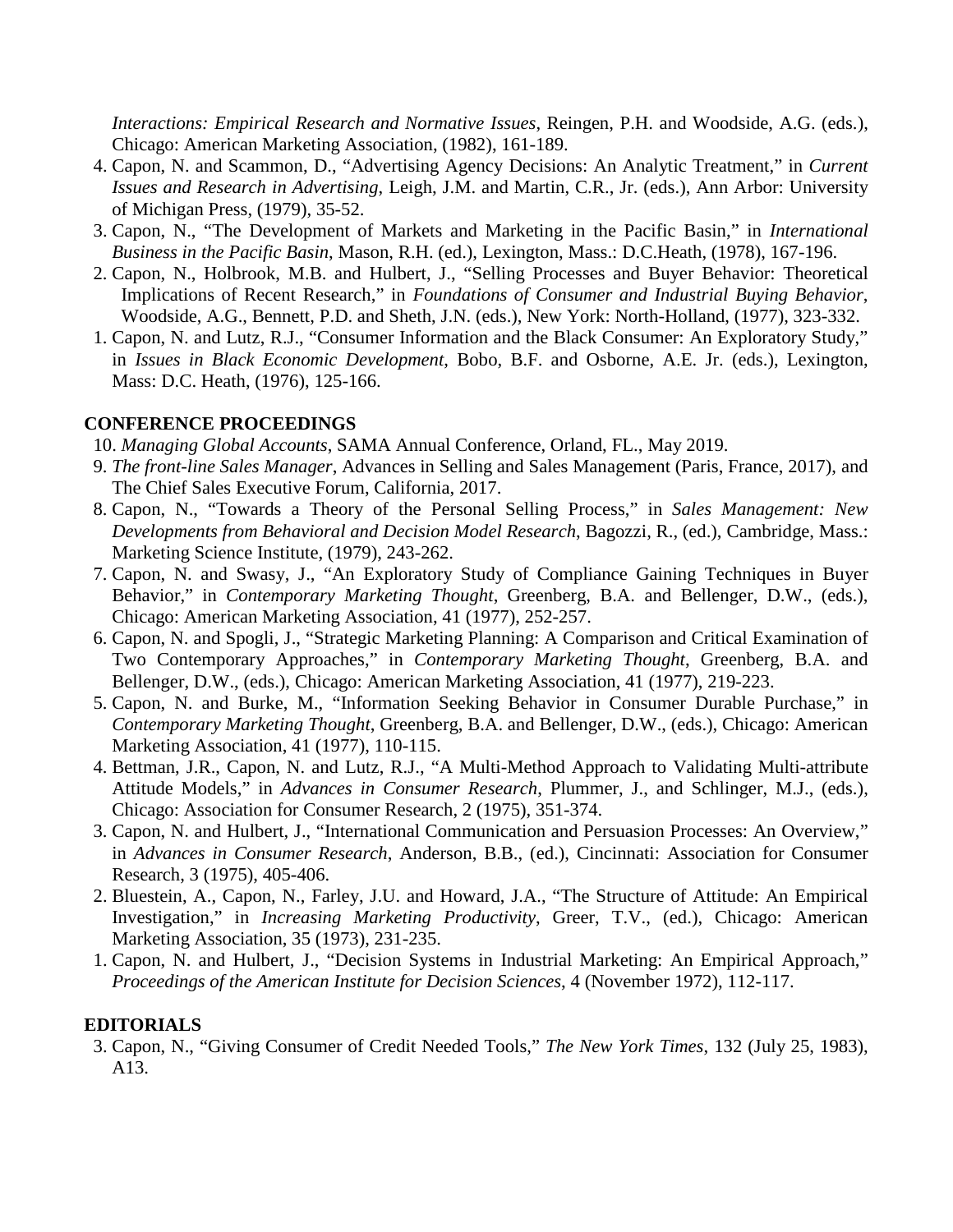- 2. Capon, N., "Sorry, No Credit," *The New York Times*, 128 (February 21, 1979), A19, reprinted in Congressional Record, 96<sup>th</sup> Congress, First Session, 125 (March 1, 1979), S1988-1989.
- 1. Capon, N., "Credit Ratings and Rights," *The Washington Post*, 101 (December 17, 1977), A9, reprinted in Congressional Record, 96<sup>th</sup> Congress, First Session, 125 (February 9, 1979), S1478-1479.

# **BOOK REVIEWS**

- 3. Capon, N., "The Trust Factor by Jordan Lewis," *Manageris synthese*, (2001).
- 2. Capon, N., "The Rise and Fall of Strategic Planning," by Henry Mintzberg, *Academy of Management Review*, (1996).
- 1. Capon, N., "The Changing Universe of Retail Credit, Volume 11," *Journal of Retailing*, 59 (Summer 1983), 101-103.

# **OTHER PUBLISHED WORK**

- 8. Browne, P.C., Capon, N., Harris, T.S., Mantel, H.N., Newland, C.A., Walsh, A.H., "The Ratemaking Process for the United States Postal Service," *Institute of Public Administration*, (1991).
- 7. Capon, N. and Cooper-Martin, E., "Bibliography for Public and Non-Profit Marketing," *Avis Working Paper Series*, Columbia University, (1989).
- 6. Capon, N., "Comments to the Federal Reserve Board on Proposed Interpretations of Regulation B, Equal Credit Opportunity Act," (1980, 1982).
- 5. Capon, N., "Credit Scoring Systems," in *Credit Card Redlining, Hearings before the Subcommittee on Consumer Affairs of the Committee on Banking, Housing and Urban Affairs, United States Senate, 96th Congress, First Session on S.15, June 4 and 5, 1979*, Washington: U.S. Government Printing Office, (1979), oral testimony, 95-99; written Testimony, 100-182; supplementary testimony, 233.
- 4. Capon, N., "Comments to the Federal Reserve Board on Proposals to Amend Regulation B, Equal Credit Opportunity Act," (1979).
- 3. Capon, N., "Management Scientist Responds," *The Harbus News*, 42 (January 22, 1979), 3.
- 2. Capon, N., "Comments to the Federal Trade Commission on the Consent Agreement with Aldens, Inc.," (1978).
- 1. Bettman, J.R., Capon, N., Lutz, R.J., Belch, G.E. and Burke, M., Affirmative Disclosure in Home Purchasing," *Occasional Paper No. 14 Housing, Real Estate and Urban Land Studies Program*, Graduate School of Management, University of California, Los Angeles, (1978).

## **COLUMBIA BUSINESS SCHOOL BLOGS**

- 1. Capon's Top 3 Marketers of 2007
- 2. The C4I: Capon's Customer Centric CEO Index
- 3. The Man behind the Case
- 4. How to win friends and influence people
- 5. Tackling the textbook Giants (written by Brian Belardi)
- 6. Marketing Rules on the Campaign Trail
- 7. Manchester United: America's Team
- 8. Sales Eats First
- 9. My week in China

## **COLUMBIA BUSINESS SCHOOL IDEAS FOR ACTION**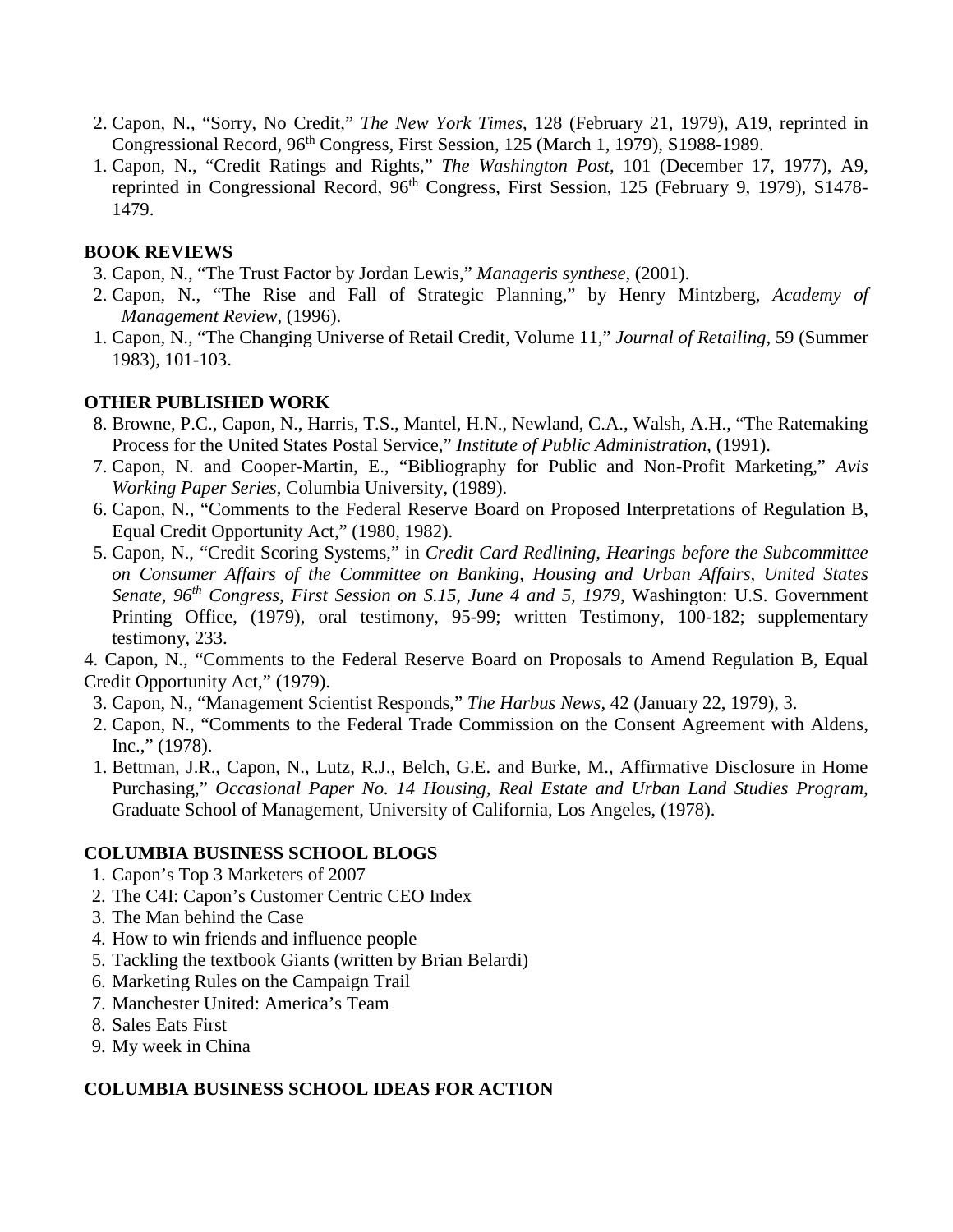- 1. Global-to-Global Marketing
- 2. Global Customers Seek Global Firms

#### **POETRY**

1. Capon, N., "Life and Death: An Odyssey," *The Villager*, 74 (January 2002), 6-9. First Prize: Columbia Business School, *The Bottom Line*, 2001 Second Prize: Bronxville Poetry Society, Bronxville, New York, 2001

#### **DISSERTATIONS**

- 2. Capon, N., "An Experimental Evaluation of Alternative Message Variables in Personal Selling and Direct Mail Advertising," unpublished doctoral dissertation, Columbia University, (1975).
- 1. Capon, N., "Mechanisms in the Pyrolysis of Alkyl Halides," unpublished doctoral dissertation, London University, (1964).

#### **BUSINESS SCHOOL COURSES**

Sales Management, Key, Strategic, Global Account Management; Advanced Market Strategy: Development and Execution; Marketing Strategy; Strategic Marketing Planning; Developing and Managing Strategic Customers; Strategic Issues in the Marketing of Financial Services; Industrial Marketing; Sales Force Management; Marketing Planning; Product Management; International Marketing; Public and Nonprofit Marketing; Services Marketing

#### **EXECUTIVE SEMINARS: COLUMBIA UNIVERSITY**

Abraham Shuchman Memorial Seminar; Columbia Senior Executive Program (CSEP), Marketing Management (Associate Director); Sales Management (Founder and Director); Sales Management, Europe (Founder and Director); Market Analysis and Competitive Action (Director); Competitive Marketing Strategy (Founder and Director); Management of Financial Services (Director); Key Account Management Program (Founder and Director); Bahrain Institute of Banking and Finance (Founder and Director); NYPD, Police Management Institute (Founder and Director); American Association of Equipment Lessors; Operations Management; Executive Program in Business Administration; Institute for Not-for-Profit Marketing; Public Health Management; Commercial Bank Management; Marketing Research; Soviet Union Study Teams (Various, including Heavy Industry; Transportation Systems; Oil and Chemical Industry); Senior Executive Program in Marketing, joint venture with China European International Business School (CEIBS) (Founder and Director); Global Account Manager Certification Program, joint venture with St. Gallen University, Switzerland (Founder and Director); China Future Leaders Program; China Student Study Program. Managing Global Accounts (2019)

## **OUTSIDE ACTIVITIES**

Keynote address – *The Frontline Sales Manager* 2019 South African Retail and Wholesale Group, National Government – *Planning for the Future*

#### **CONSULTANT AND CORPORATE EDUCATION**

A.T.&T., Aetna, American Cyanamid, A.R.A. Services, L'Air Liquide, Bankers Trust, Bell Laboratories, Bell Canada, Bell Communications Research, Bristol Myers Squibb, Budget Rent-A-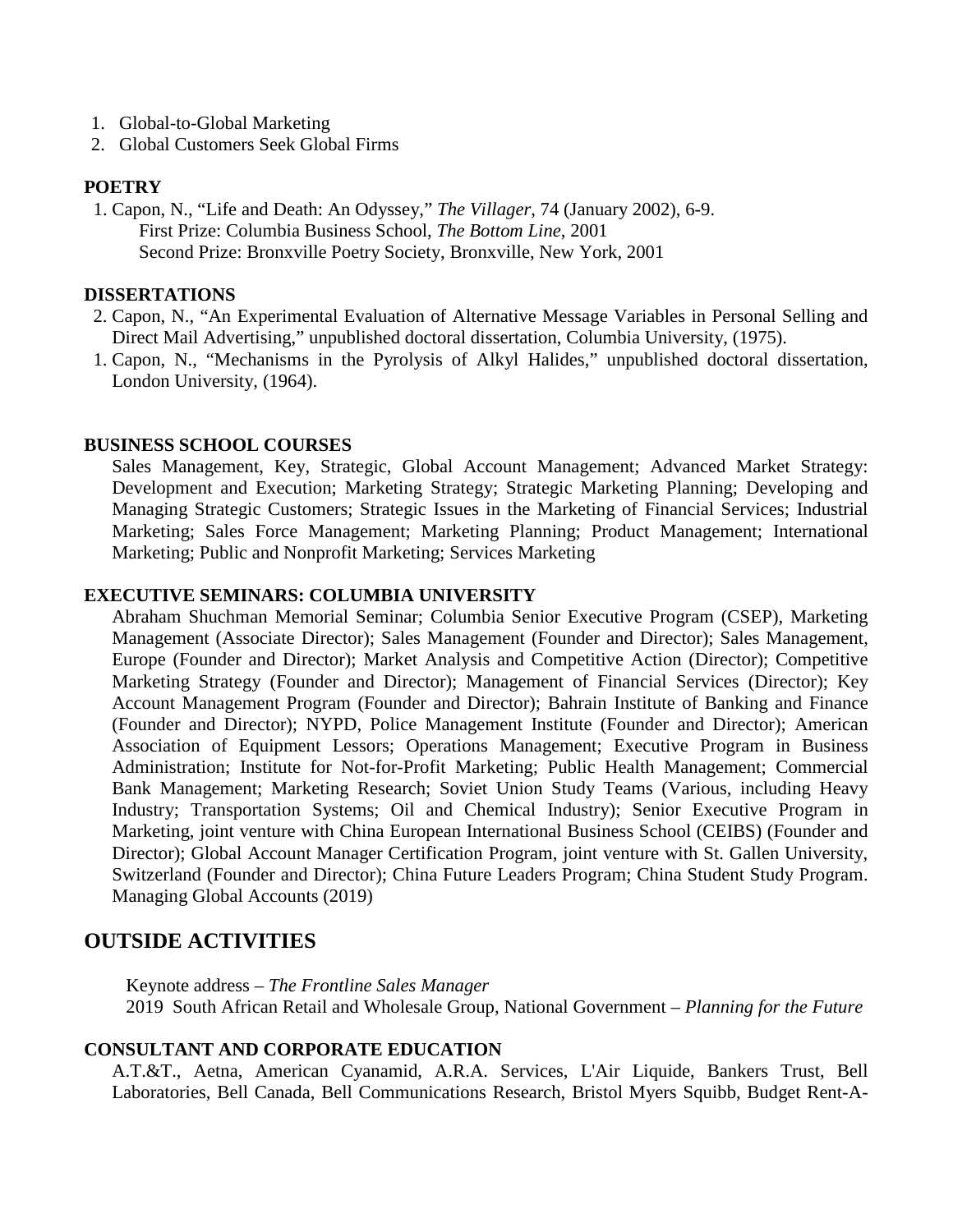Car, Ceverceria Cuahtemoc (Mexico), Chase Manhattan Bank, Chemical Bank, Ciba-Geigy, Clinuvel, Cluett Peabody, Corning, Equifax, Equitable Life Assurance Society of the United States, Essilor of America, Digital Equipment, EDC, FMC (Asia); General Electric, General Foods, General Electric, GE Capital, Goodyear, G.T.E., Hoescht-Celanese, Home Equity, I.B.M., International Paper, Inspiron, Johnson and Johnson, McDonalds, McGraw Hill, McKinsey, Merck, Merrill Lynch, MSA, Nationwide, NYPD, Newsweek, Novartis, Pacific Stereo, PaineWebber, Pharmaseal, Philips Industries (G.B.), Pfizer, Reader's Digest, Satellite Business Systems, S.C.M., Schering Plough, Seagrams (Europe), Singer, Sony, Sperry, Sunstar (Japan), Supervalu, T.E.A.C., Tyco, Urwick Orr (G.B.), Viacom, Westinghouse, Julius Wile, Wipro, Carl Zeiss.

2011: Monsanto -- Provided expertise on managing global customers

2011: Elanco -- Provided expertise on managing global customers

2011: Imerys -- Provided expertise on managing global customers

2012: SAPA Group -- Provided expertise on managing global customers

2013: Danfoss – Provided expertise on managing global customers

2014: Ingredion -- Provided expertise on executive sponsorship

2017: Voya financial, Rio Tinto, FedEx – Provided expertise on Managing global accounts

#### **DIRECTORSHIPS**

Argentine Institute of Management (Distinguished Academic Advisor) (1991-)

Trudy Corporation, Norwalk, Ct. (Public Company) (Director) (1990-1991)

Belle Mead Beverage Co., Belle Mead, NJ. (Director) (1992 -1995)

Adizes Graduate School, Los Angeles, CA. (Advisory Board Member) (1994-)

International Technical Assistance Program for Transforming Economies (ITAP), Columbia University (Academic Director) (1994-)

LunaCap Ventures, non-executive chair (2015-)

ComplyFirst, non-executive chair (2015-2019)

Marketing Experience Studio, non-executive chair (2019-)

Clinuvel (listed) Advisor to CEO (2008-)

#### **FINANCIAL INTEREST/OWNERSHIP**

1990 – to date:15 percent owner, North Captiva Island Club

2007 – 2015: Sole owner Wessex Press, dedicated to addressing the high cost of higher education by offering world-class, low-price textbooks. See [www.wessexlearning.com.](http://www.wessexlearning.com/)

2015 – to date: 30 percent owner, Non-executive chair, Wesex Press

2017 – to date: 25 percent owner, non-executive chair, ComplyFirst

 $2017 -$  to date

2010 – to date. Occasional advisor to CEO Clinuvel

2015 – to date, Une third owner , Sales Management Simulation (SMS)

#### **DIRECTORSHIPS**

2015 – to date: Chair of the Board, Wessex Press, New York, NY

2015 – to date: Chair of the Board and Limited Partner, LunaCap Ventures, New York, NY

2017 – to date: Chair of the Board, ComplyFirst, New Jersey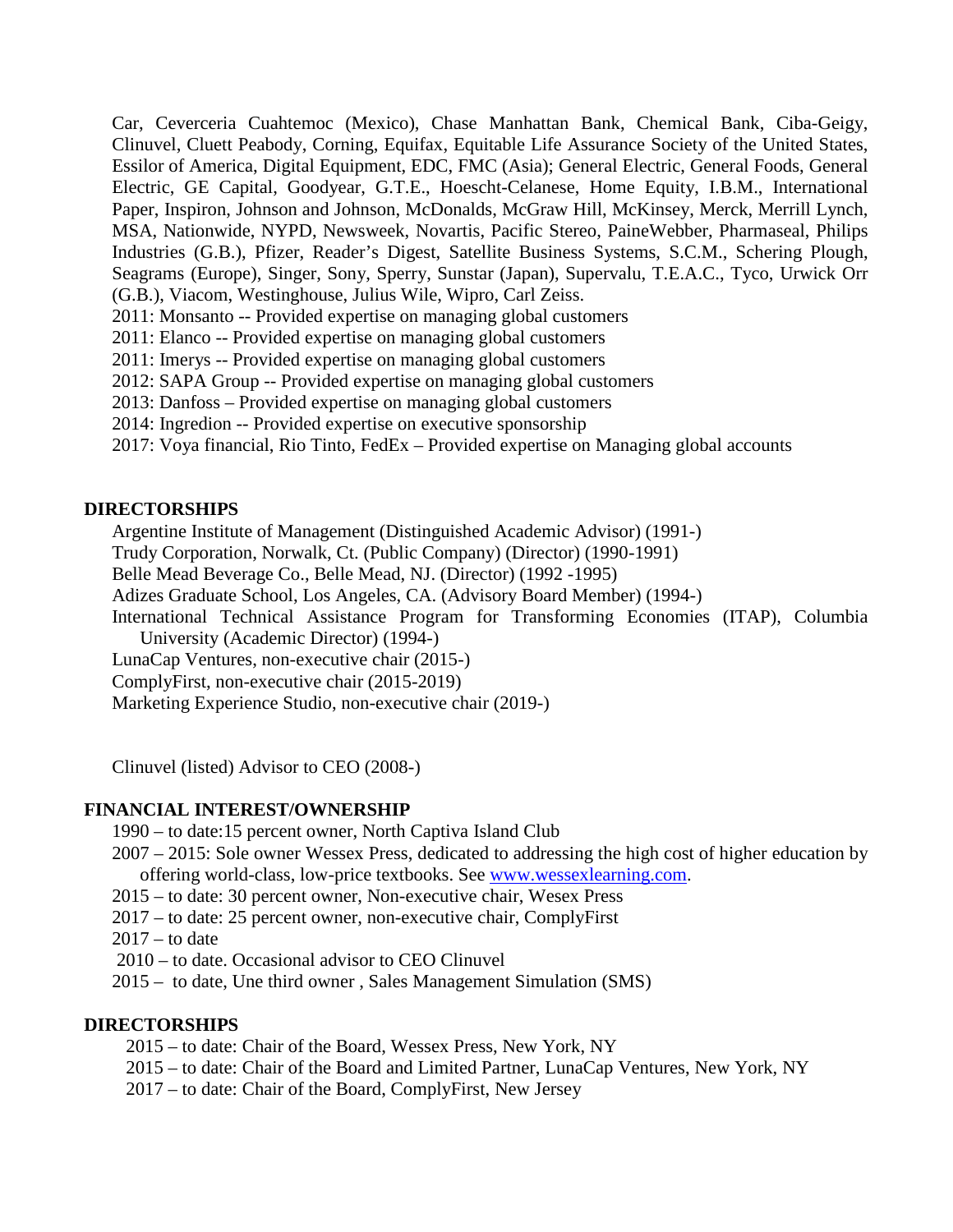1990 – to date: Director, North Captiva Island Club (NCIC)

# **EDITORIAL BOARDS**

Journal of Marketing

# **REVIEWER**

Marketing Science Institute, Columbia Journal of World Business, International Journal of Forecasting, International Journal of Research in Marketing, Journal of Business, Journal of Consumer Research, Journal of Marketing, Journal of Marketing Research, Journal of Economics and Business, American Marketing Association (Doctoral Research Grants Award, Educators Conference, Services Marketing Conference), Marketing Science Institute, Wiley, Dickenson, Wadsworth

# **EXPERT WITNESS**

United States Congress, Hearings on Senate Bill, S15, 96th Congress, First Session, in the Consumer Affairs Subcommittee of the Committee on Banking, Housing and Urban Affairs, United States Senate; First National Bank of Boston; Purdue Frederick, Sprint

# **TEACHING NOTES**

- 4. Price Setting in Industrial Goods Companies, ICH 9-578-139, (1978)
- 3. A Comparison and Critical Analysis of the PIMS and BCG Approaches to Strategic Marketing Planning, ICH 9-578-148, (1978)
- 2. The Product Life Cycle, ICH 9-579-072, (1978), reprinted in, *Marketing Management: Strategy, Planning and Implementation*, Vol. 2, Shapiro, B.R., Dolan, R.J., Quelch, J.A., Homewood, Ill: Irwin, (1985).
- 1. Strategic Level Decision Making in Oligopoly, ICH 9-579-223, (1978)

# **CASE STUDIES**

## **Columbia CaseWorks**

Building the Bloomberg Brand for Human Resources: Enhancing the Engineering Internship Program Bowen Industries (A B,C,D, E) Children's Press Flat World Knowledge Hausser Food Products Company Hausser Food Products Company (Spanish) ICI Fibres Ltd. Key Account Management at Siemens: The Executive Relationship Program Managing Marketing in the 21st Century Newlines Airways (A,B,C) Ryanair Sonic CD: Future Growth Strategy The Arden Company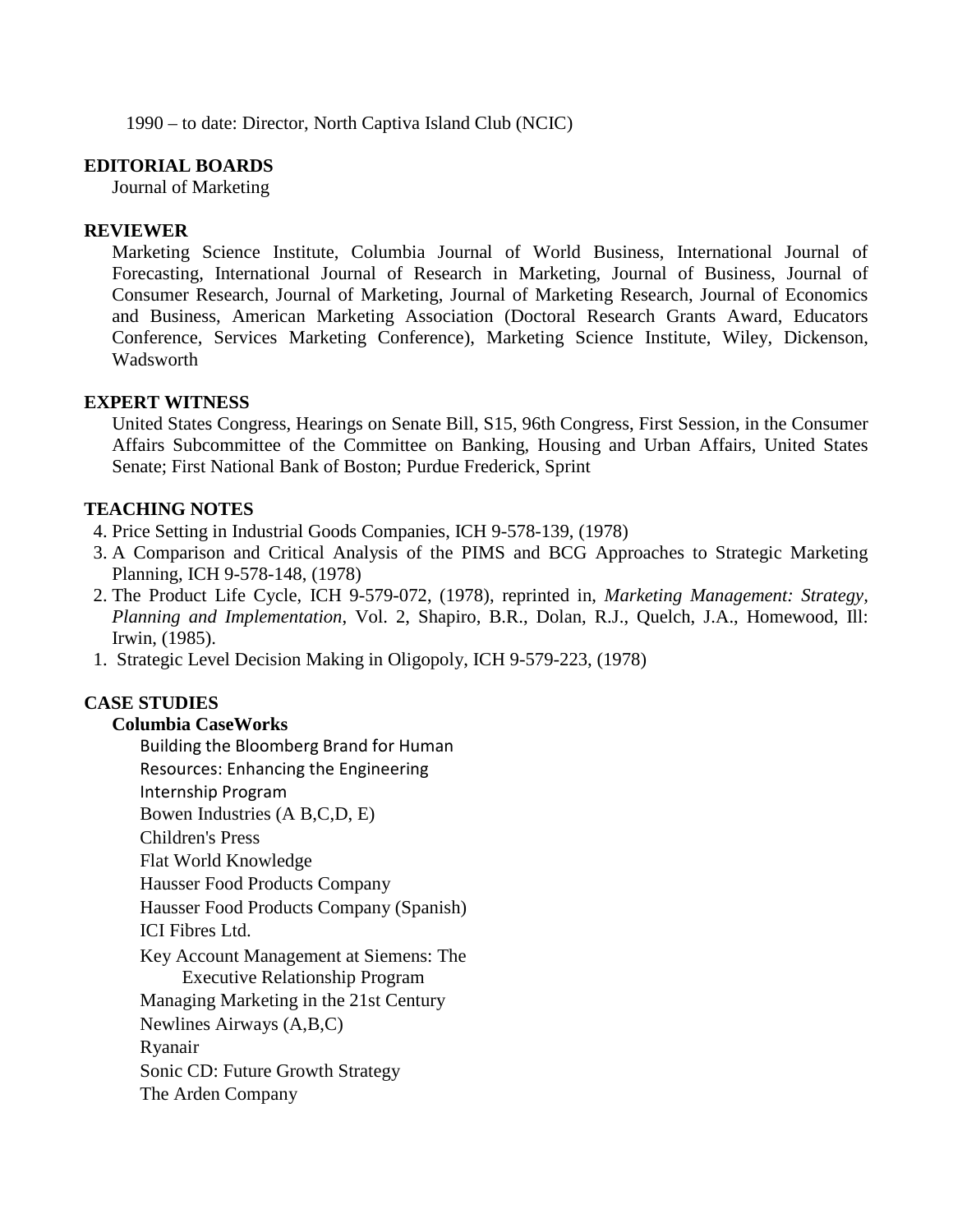The Arden Company (Spanish) The Case Method in Marketing Management The Mass Transit Railway in Hong Kong Vinataxi

#### **Social Enterprise Marketing**

 New York City Police Department (A) (1993) New York City Police Department (B) (1993) Port Morris: In-Place Industrial Park (1987) New York City: Department of Sanitation (1987) Harold Clurman Theater (1984) Child Safety Seats in New York City (1983) Department of Cultural Affairs: 2 Columbus Circle (1983) The Cathedral of St. John the Divine (A), (B), (1981) John LeBoutillier for Congress (A), (B), (C), (D), (1981)

#### **Marketing (general)**

Bloomberg: Brand Building for Human Resources Precision Technologies (2017) Energy World, Inc. Software Consulting, Inc. Contact, Inc. Jack Adams Production, Inc Newlines Airways Madison Industries Merck  $(A)$  and  $(B)$ Citibikes Sotheby's Auction House Managing Marketing in the  $21<sup>st</sup>$  Century Bowen Industries A, D, C, D, E Flat World Knowledge Hausser Food Products Company Newlines Airways A and B Transforming Procurement at Merck: beyond Purchase Management A and B Enron Inc. (A), (B), (C) (2000) ICI Fibres Ltd. (1992) Eurotool (A), (B), (C), (D), (E) (1990) Riverside Division (1990) Bowen Corporation (A), (B), (C), (D), (E) (1990) RPM Fashions Inc. (1988) Amicon Corporation (A), ICH 9-574-093, reprinted in, Problems in Marketing, Corey, E.R., Lovelock, C.H., and Ward, S., New York: McGraw-Hill, (1981) Amicon Corporation (B), ICH 9-574-094 (1981) Amicon Corporation (C), ICH 9-574-095 (1981) Amicon Corporation (D), ICH 9-574-096 (1981)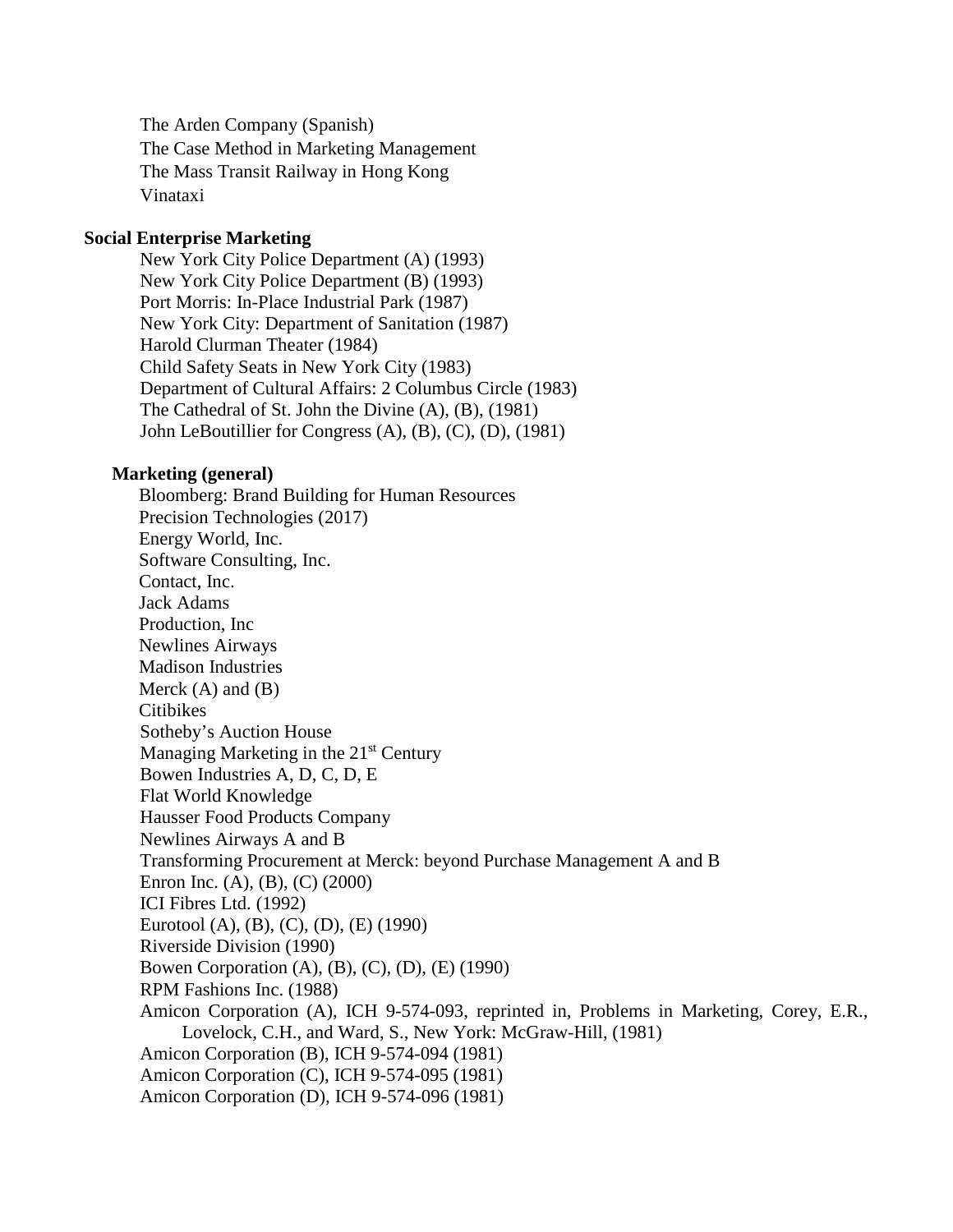Norton Company, ICH 9-581-046 (1979) John Andrews (A), (B), (C) (1979)

## **INVITED ADDRESSES AND UNPUBLISHED PROCEEDINGS (**partial list**)**

- 26. "Twenty-First Century Marketing," Annual Marketing Conference, Instituto de Technologico de Santo Domingo (INTEC) -- Santo Domingo, Dominican Republic -- Spring 2009
- 25. "Twenty-First Century Marketing," Annual Marketing Conference, Technologico de Monterrey (TEC), Mexico (2,000 attendees), **in Spanish –** Fall 2009
- 24. "Global Account Management," University of St. Gallen, St. Gallen, Switzerland, (2001 -- 2005)
- 23. "Key Account Management," to Analytical and Life Science Systems Association (ALSSA), Chicago, (July 23, 2001)
- 22. "Forecasting in the MARKSTRAT environment," (co-author Peter Palij), ORSA-TIMS Conference, Anaheim, (August, 1991)
- 21. "Packaging and the Environment," Issues Forum, Stone Container Corporation, Newark, NJ, (October 7, 1991)
- 20. "Product Innovation in Large U.S. Manufacturing Firms" (with John U. Farley, Donald Lehmann and James M. Hulbert) to the Columbia/Wharton Business Schools' Joint Marketing Colloquium, Wharton School, (March 1, 1991)
- 19. "Independent to Contingent: A Continuum of Organizational Characteristics and Subsystems," (with John U. Farley and Scott Hoenig) at ORSA/TIMS Joint National Meeting, New York City, (October 18, 1989)
- 18. "Determinants of Business, Firm and Industry Financial Performance: A Meta-Analysis," (with John U. Farley and Scott Hoenig) at Management Science conference on "State of the Art in Theory and Method in Strategy Research," The Wharton School, Philadelphia, PA., (May 25 & 26, 1989) (competitive review)
- 17. "A New Approach for Assessing Contingency Relationships," (with John U. Farley and Donald R. Lehmann) at Management Science conference on "State of the Art in Theory and Method in Strategy Research," The Wharton School, Philadelphia, PA., (May 25 & 26, 1989) (competitive review)
- 16. "How to Develop a Winning Marketing Strategy," Centro Studi d'Impresa, Valmadrera, Italy, (May 6 & 7, 1988)
- 15. "Planning and Strategy for International Success," Eksportdagene '87, Handelsakademiet, Oslo, Norway, (October 13, 1987)
- 14. "Strategic Planning," (with John U. Farley and James M. Hulbert) at *Marketing Strategy*, Marketing Science Institute Conference, (December 16, 1986)
- 13. "The Marketing of Technology," (with Rashi Glazer) at *Marketing Strategy*, Marketing Science Institute Conference, (December 16, 1986)
- 12. *Corporate Strategic Planning and Firm Financial Performance*, (with John U. Farley and James M. Hulbert) at "Strategic Alliances: New Competitive Muscle," Business Week Ninth Annual Strategic Planning Conference, (October 7, 1986)
- 11. "An Empirical Test of *In Search of Excellence*," (with John U. Farley, James M. Hulbert and David Lei) to the Columbia/Wharton Business Schools' Joint Marketing Colloquium, Wharton School, (January 24, 1986)
- 10."The Importance of a Mix of Life Cycle Positions in the Firm's Portfolio," (with John U. Farley and James M. Hulbert) to Conference on Life Cycles, Marketing Science Institute, Cambridge, Mass., (December 12, 1985)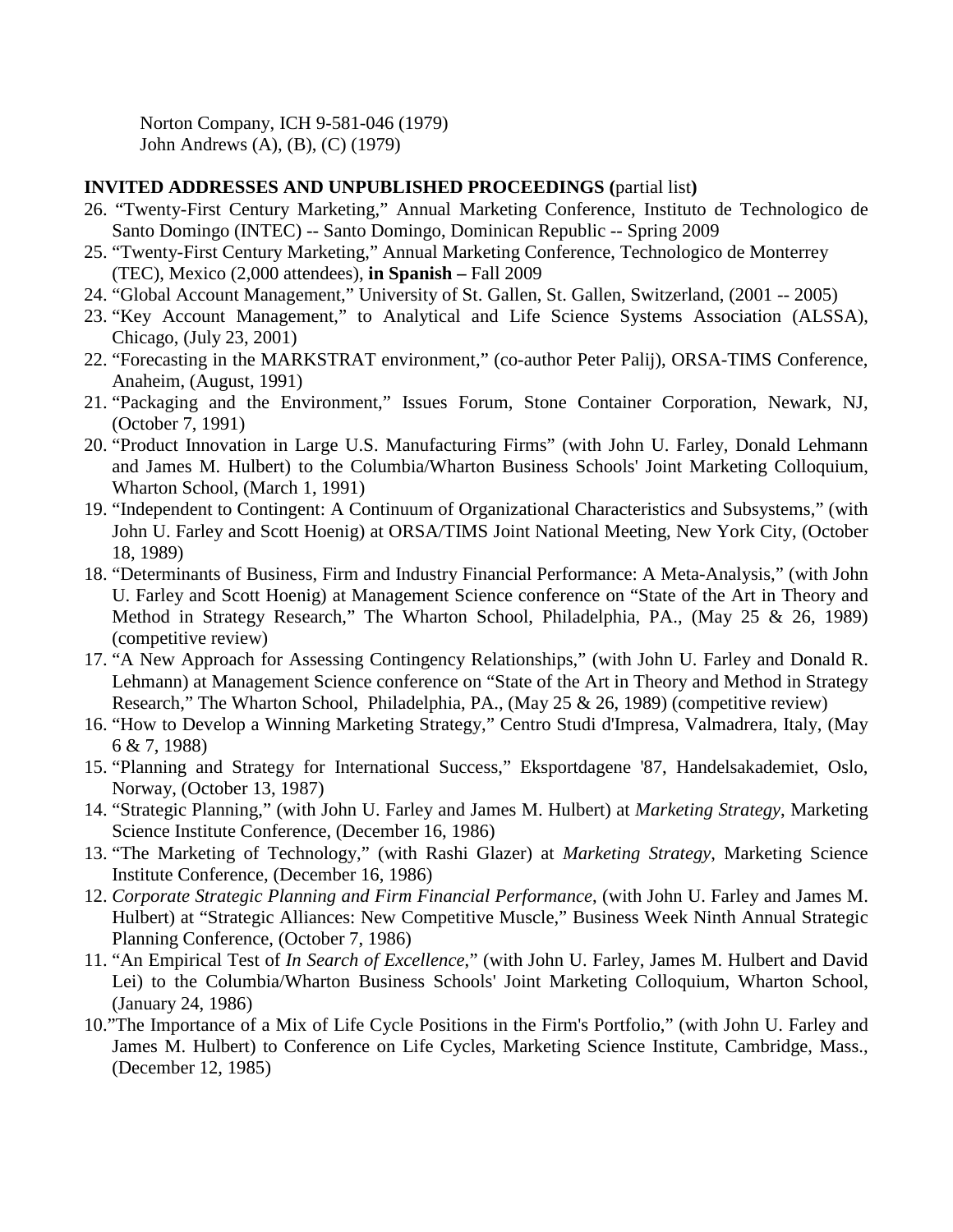- 9. "Changing Views of Children's Consumer Information Processing," Discussant at Association of Consumer Research Annual Conference, Las Vegas, (October 20, 1985)
- 8. "Corporate Diversity and Economic Performance: The Impact of Market Specialization," (with E. Martin) to the New York, Columbia, Yale Universities Joint Marketing Colloquium, New York City, (May 10, 1985)
- 7. "Marketing Financial Services: Principles and Strategy Development" to Conferences on Marketing Financial Services, organized by The Center for Strategic Management, New York City, (January 24, 1984; May 2, 1984)
- 6. "Organizational Processes and Economic Performance: A Contingency Approach," (with S. Wright, John U. Farley, James M. Hulbert, *Academy of Management*, (August 1984)
- 5. "Institutional Change in Dentistry: A Marketing Perspective," to the Dunning Memorial Symposium, School of Public Health, Columbia University, New York, (April 29, 1981)
- 4. "Credit Scoring: Some Questions," to the Advisory Council of the Credit Research Center, Purdue University, Atlanta, Georgia, (November 10, 1977)
- 3. "Some Issues Raised by the Use of Credit Scoring," to the Third Annual Management Forum of the Associated Credit Bureaus, Houston, Texas, (February 23, 1978)
- 2. "Credit Scoring: Some Unanswered Questions," to the Annual Convention of the Consumer Bankers Association, Boca Raton, Florida, (October 9, 1978). Reprinted in American Banker, 144 (March 19, 1979), 10, 15, 17.
- 1. "Problems with Credit Scoring," to Senior Management, Consumer Services Group, Citibank, Montauk, New York, (June 13, 1979)

# **TV APPEARANCES**

Business This Morning, WCBS and FNN, June 15, 1989.

## **DOCTORAL DISSERTATION COMMITTEES**

 Jin-Kyung Han, Columbia University, 1993 Yael Zackai, Columbia University, 1993 Praveen Kopalle, Columbia University, 1992 Jukti K. Kalita (chair), Columbia University, 1991 Scott Hoenig, Columbia University, 1990 Sunder Narayanan, Columbia University, 1990 Kapil Jain, Columbia University, 1989 Raj Sisodia (chair), Columbia University, 1988 Elizabeth Martin (sponsor), Columbia University, 1986 David Lei (de facto sponsor), Columbia University, 1985 Heather Wilson, Teachers College, Columbia University, 1985 Tom Christian, Columbia University, 1984 Robert Clarke, Harvard Business School, 1980 Dan Sarrel, Harvard Business School, 1979

## **GRANTS AND AWARDS**

- Hong Kong University of Science and Technology: Marketing Case Studies in Asia, 1995, HK\$235,000
- Case Studies: New York City Police Department, 1993, \$5,000; Northern Telecom, 1993, \$5,000; Merck, 2007, \$5,000